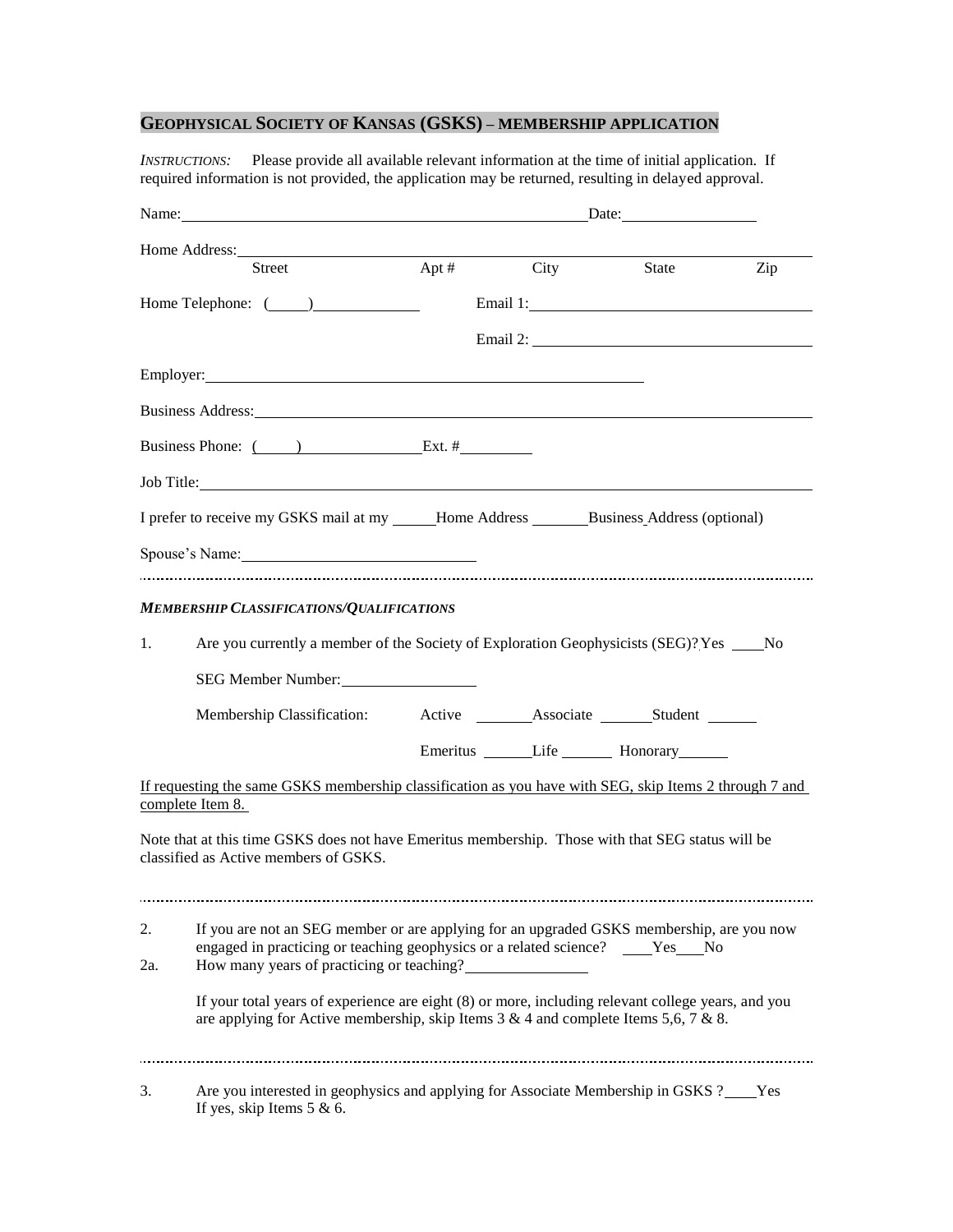4. If you are a full time student applying for Student Membership, what is your:

| $T$ $T$<br>University: | .491 | learee: |
|------------------------|------|---------|
|                        |      |         |

Expected Graduation Date: 2000

Please complete Item 8.

5. Please provide details of your professional experience as stated in Item 2a. If you require additional space, please attach a separate page.

| Dates: From To     | Employer: Name, Street, City, State, | <b>Specific Description of Your Work</b> |  |  |
|--------------------|--------------------------------------|------------------------------------------|--|--|
| (mo/yr)<br>(mo/yr) | <b>Phone</b>                         | <b>Experience</b>                        |  |  |
|                    |                                      |                                          |  |  |
|                    |                                      |                                          |  |  |
|                    |                                      |                                          |  |  |
|                    |                                      |                                          |  |  |
|                    |                                      |                                          |  |  |
|                    |                                      |                                          |  |  |
|                    |                                      |                                          |  |  |
|                    |                                      |                                          |  |  |

6. Please provide details of your college work. If you require additional space, please attach a separate page.

| Dates: From To     | <b>University or College, City, State</b> | <b>Major</b> | <b>Degree</b> | <b>Date Degree</b> |
|--------------------|-------------------------------------------|--------------|---------------|--------------------|
| (mo/yr)<br>(mo/yr) |                                           |              | B.S. etc      | Completed          |
|                    |                                           |              |               |                    |
|                    |                                           |              |               |                    |
|                    |                                           |              |               |                    |
|                    |                                           |              |               |                    |
|                    |                                           |              |               |                    |
|                    |                                           |              |               |                    |

7. Applicants for Active membership who are **not** currently members of the SEG must provide the name of two sponsors who are Active members of GSKS. Applicants for Associate Membership do not require a sponsor. Applicants for Student Membership must provide the name of one school administrator or faculty member who can certify as to their full-time student status.

## **SPONSOR OR SCHOOL REPRESENTATIVE**

| <b>Name</b> | Address: Street, City, State, Zip | Telephone |
|-------------|-----------------------------------|-----------|
|             |                                   |           |
|             |                                   |           |
|             |                                   |           |
|             |                                   |           |

8. I hereby state that, to the best of my knowledge, the information and statements contained in this application are true.

Applicant's Signature

| Dues Paid<br><b>Application Received</b> |  |
|------------------------------------------|--|
|------------------------------------------|--|